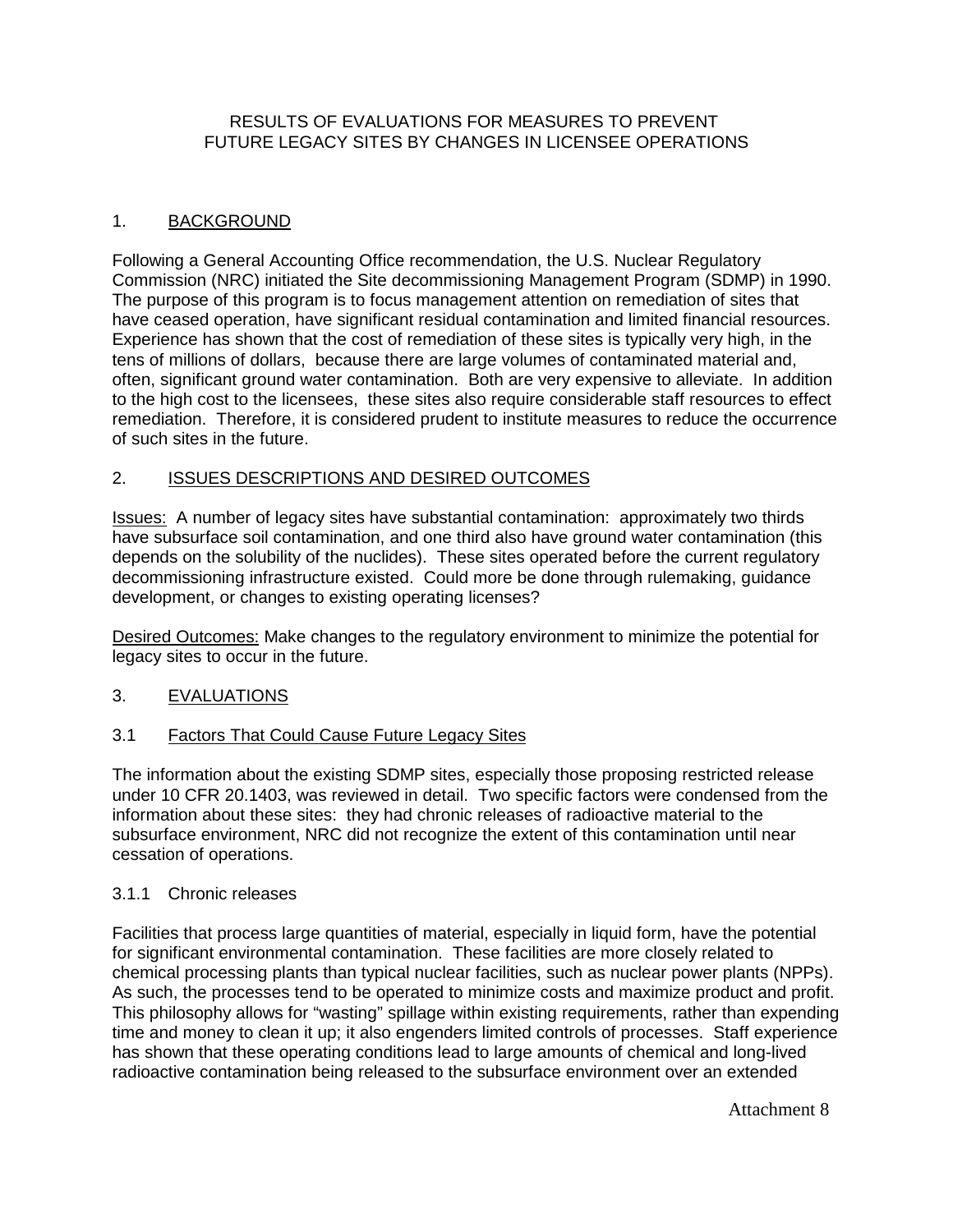period of time. The acute doses from these releases are below the limits in 10 CFR Part 20 that would initiate regulatory action.

Another common factor is that the cost to dispose of radioactive material, even that with relatively low concentrations, can be very high; contributing elements include packaging, transportation to the few licensed sites, and surcharges on the disposal itself. The cost of disposal may affect their business practices. For example, they may rely more on storing waste, perhaps in settling ponds, rather than in shipping waste to minimize on-site storage. In addition to historic trend of increasing disposal costs, this could increase the opportunity for environmental contamination from pond releases. Such releases could result in substantially higher cost to remediate -- possibly exceeding available financial resources -- at the time of license termination.

### 3.1.2 Late identification of conditions

Past regulatory oversight of processors of licensed material where there was no potential for nuclear criticality has historically been limited. It focused on such facilities only after repeated problems -- primarily worker exposure -- were identified by summary oversight. This has allowed less serious, but, in some cases, chronic operational weaknesses to go unremarked. The result has been low-level, but long-term, releases of radioactive material to the subsurface environment. Because the radioactive materials combine with subsurface soil or ground water, these releases do not cause immediate exposure to either workers or the public that approach the limits specified in 10 CFR Part 20. It is only when the possible results of unlimited access to the site, and associated exposure pathways -- ingestion, inhalation, etc. -- are being evaluated that the extent of contamination becomes of interest. Often, NRC first becomes cognizant of the extent of the contamination as part of the review of the decommissioning plan, that includes a description of site conditions(site characterization).

#### 3.2 Regulatory Tools and Their Effectiveness

#### 3.2.1 Existing regulations

There are several existing regulations that provide the staff with the capability to become aware of subsurface contamination. These regulations, however, do not specifically address this issue, and need interpretation from the current focus on acute exposure to apply to long term environmental conditions. Examples of these are given below.

Code of Federal Regulations: 10 CFR Part 19 specifies notices and inspections, but is focused primarily on events related to short-term worker exposures.

10 CFR Part 20 provides requirements for protection of the public and workers from excessive exposure to radiation. The emphasis is on preventing and mitigating events that could result in imminent exposures, not projected long-term exposures. The philosophy of including exposures from unremediated sites and to include future, long-term conditions may require rulemaking. For example, 10 CFR 20.1406 specifies that **new** licensees should design and operate facilities to minimize contamination and radioactive waste. This requirement does not apply to existing licenses. Part 20 also supports a vigorous enforcement program, but current focus is, as above, on events resulting in actual or potential immediate exposures.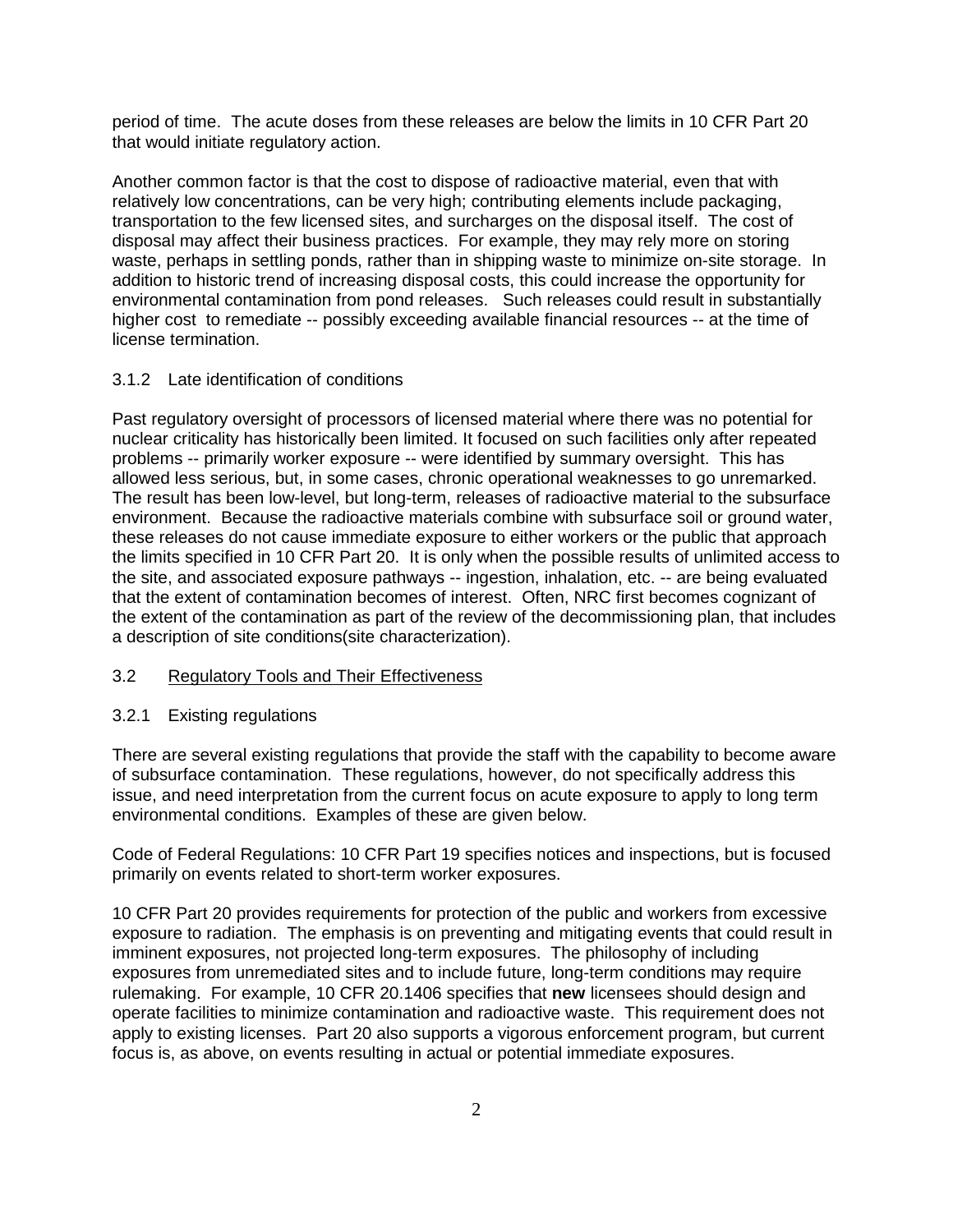10 CFR Part 21 is focused on component failures, rather than the effects. The "substantial safety hazard" specified in Section 21.21 is generally interpreted to mean events resulting in short-term worker exposure, rather than long-term environmental hazards, such as ground water contamination.

10 CFR 40.32 specifies that for certain facilities or "... any other activity that the Commission determines will significantly affect the quality of the environment ...." the staff shall include the environmental benefits and costs in its evaluation, and issue a license "... with appropriate conditions to protect environmental values." Environmental reviews that include potential future subsurface and ground water contamination are not currently explicitly required.

10 CFR 40.36 and 40.42 (and equivalent Sections in 10 CFR Parts 30, 70, and 72) specify that upon application, licensees must have a decommissioning funding plan based on current estimates of total decommissioning costs, and financial assurance to support it. Section 40.42 also specifies that part of the decommissioning plan must be an accurate statement of the radiological condition of the site. This, however, only occurs at the end of licensed operations. There are no requirements for licensees to **periodically** report the radiological condition of the site, especially any subsurface contamination, in conjunction with updating costs estimates for decommissioning funding and financial assurance.

## 3.2.2 Existing guidance

Guidance related to environmental analyses states that effects of subsurface contamination should be included, but ther are no specifics on what and when to collect the data. Further, such contamination is generally considered at the time of license termination, when the impacts have already occurred.

There are numerous manual chapters (MCs) and inspection procedures in the Inspection Manual that address short-term conditions. While not specifically focused on long-term environmental issues, these could be readily extended to apply. For example, Inspection Procedure IP 42700, that specifies review of plant procedures, could be used to review plant response to periodic spills, excessive effluent releases, etc. IP 62709 is based on the NPP Maintenance Rule for identifying performance- and risk-based indicators; it could also be used for materials sites, or plant-specific indicators developed within the existing framework. IP 71846 specifically identifies clean up of spills as an inspection item; and IP 84750 addresses how an NPP licensee effectively controls, monitors, and quantifies releases of radioactive materials in liquid, gaseous, and particulate forms to the environment. In combination, these could address potential subsurface contamination issues at any site.

### 4. Evaluation of Options to Change Regulatory Tools

4.1 Option 1: Require Existing Licensees to Minimize Contamination

In this option, all licensees would be required to design and operate facilities to minimize contamination. This could be achieved by:

4.1.1 Revising 10 CFR 20.1406 by removing the "other than renewals" exemption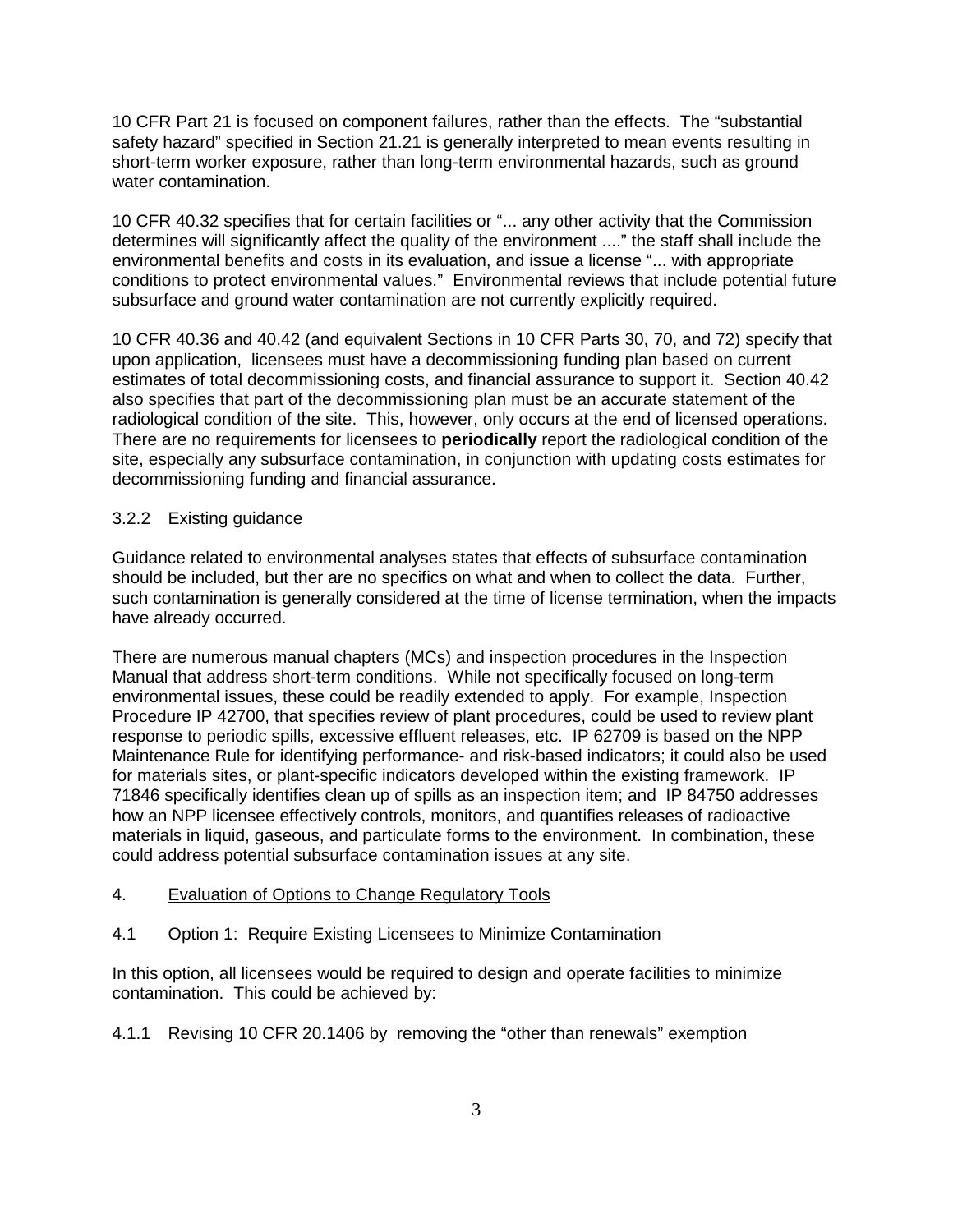- Pro: This puts all licensees on same basis. This "front loads" the costs, rather than waiting to end-of-life when limited revenue controls resources.
- Con: This could require substantial physical changes for existing plants. This requires rule making.
- 4.1.2 Inserting license conditions at next renewal, using the authority of 10 CFR 40.32(e) and 40.41(e), and equivalent Sections in 10 CFR Parts 30, 70, and 72.
	- Pro: This puts all licensees on same basis. "This "front loads" the costs, rather than waiting to end-of-life when limited revenue controls resources. This does not require rule making.
	- Con: This could require substantial changes and costs for existing plants. This would be a change from past practice.
- 4.2 Option 2: Increased Environmental Monitoring, Reporting and Remediation

Licensees with higher risk for potential subsurface contamination should establish an effective monitoring and reporting program that includes characterization of the subsurface - - geology, hydrology, etc. -- prior to operations, and routinely perform subsurface monitoring to identify the existence of contamination from operations. Some events would require prompt remediation; others could employ additional financial assurance. Risk of contamination would need to be defined, but includes facilities with large volumes of long-lived radionuclides, large throughput and liquid process. This could be achieved by:

- 4.2.1 Revising 10 CFR 40.31 40.32, and equivalent Sections in 10 CFR Parts 30, 70, and 72, to add specific monitoring and reporting requirements; or revise §40.36, etc., to add specific routine licensee reports regarding the condition of the site, including subsurface.
	- Pro: This focuses resources on early detection of potential problems by monitoring. This provides clear regulatory basis for routine monitoring and reporting. This provides a clear regulatory link between the physical condition of the site and the amount of financial assurance.
	- Con: This adds to the costs of licensing and operations. This requires additional NRC resources to review. This requires rule making.
- 4.2.2 Revising 10 CFR 40.31 40.32, and 40.36, and equivalent Sections in 10 CFR Parts 30, 70, and 72, to add specific requirements to either remediate subsurface contamination promptly or increase financial assurance for the full cost of later remediation.
	- Pro: This encourages clean operations by imposing a short term cost to remediation. This reduces the amount of contamination remaining at end of life. This provides adequate financial assurance for future remediation.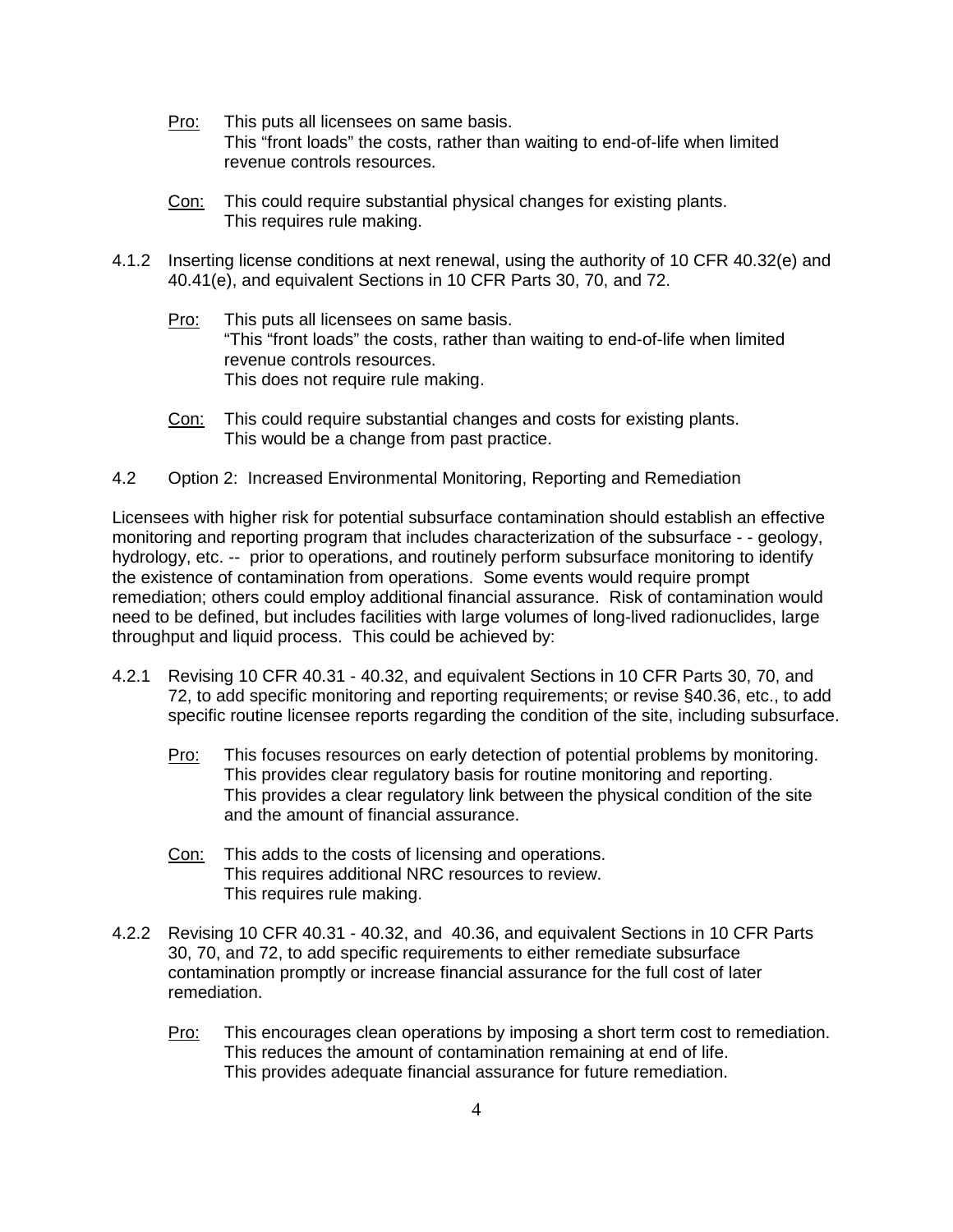- Con: This require staff judgement to determine which events require prompt remediation. This adds to the cost of interim remediation or financial assurance. This requires rule making.
- 4.2.3 Adding specific inspection items to MC 2616 to review subsurface contamination data; or extending Manual Chapter and Inspection Procedures from reactors related to riskbased evaluations to materials sites.
	- Pro: This focuses resources on potential long-term, environmental problems. This uses existing guidance to the extent practicable. This does not require rule making.
	- Con: This requires additional inspection resources. This requires additional inspector qualifications in geology, hydrology, etc. This requires a change of inspection guidance. This may require substantial staff effort to develop risk-based indicators.

Current regulations and policy allow for these, but do not compel them. For example, Part 20 specifies environmental monitoring; and several MCs/IPs for reactors that focus on performance indicators, risk-based evaluation, etc., could be applied directly to materials sites to achieve this. However, current practice is to focus on potential/events resulting in immediate exposures.

The addition of appropriate license conditions and additional focus during inspections could identify potential problems early. This may need additional inspection resources or a formal risk-based allocation of existing resources that includes long-term conditions.

4.3 Option 3: Revise guidance to better focus enforcement on environmental contamination (non-compliances).

Current guidance and practice do not emphasize enforcement for materials sites which do not have a possibility of nuclear criticality or significant exposure hazard. Guidance which explicitly acknowledges the potential for enforcement sanctions for non-compliances associated with long-term events that result in environmental contamination would encourage licensees to prevent such contamination. In addition, such guidance would help to focus enforcement actions to ensure appropriate licensee corrective action to mitigate the resulting contamination and prevent and/or minimize additional contamination events. This would result in added emphasis on, for example, 10 CFR Section 20.1501 (Surveys and Monitoring), Section 20.2103 (Records of Surveys), Section 20.2203 (Reports of ... radioactive material exceeding constraints or limits), Section 40.36 (record keeping for decommissioning), etc.

- Pro: Focuses licensee attention on environmental issues Assists in identifying problem facilities Early identification of potential problems, and trenchant emphasis on timely remediation
- Con: Change from NRC emphasis on short term exposures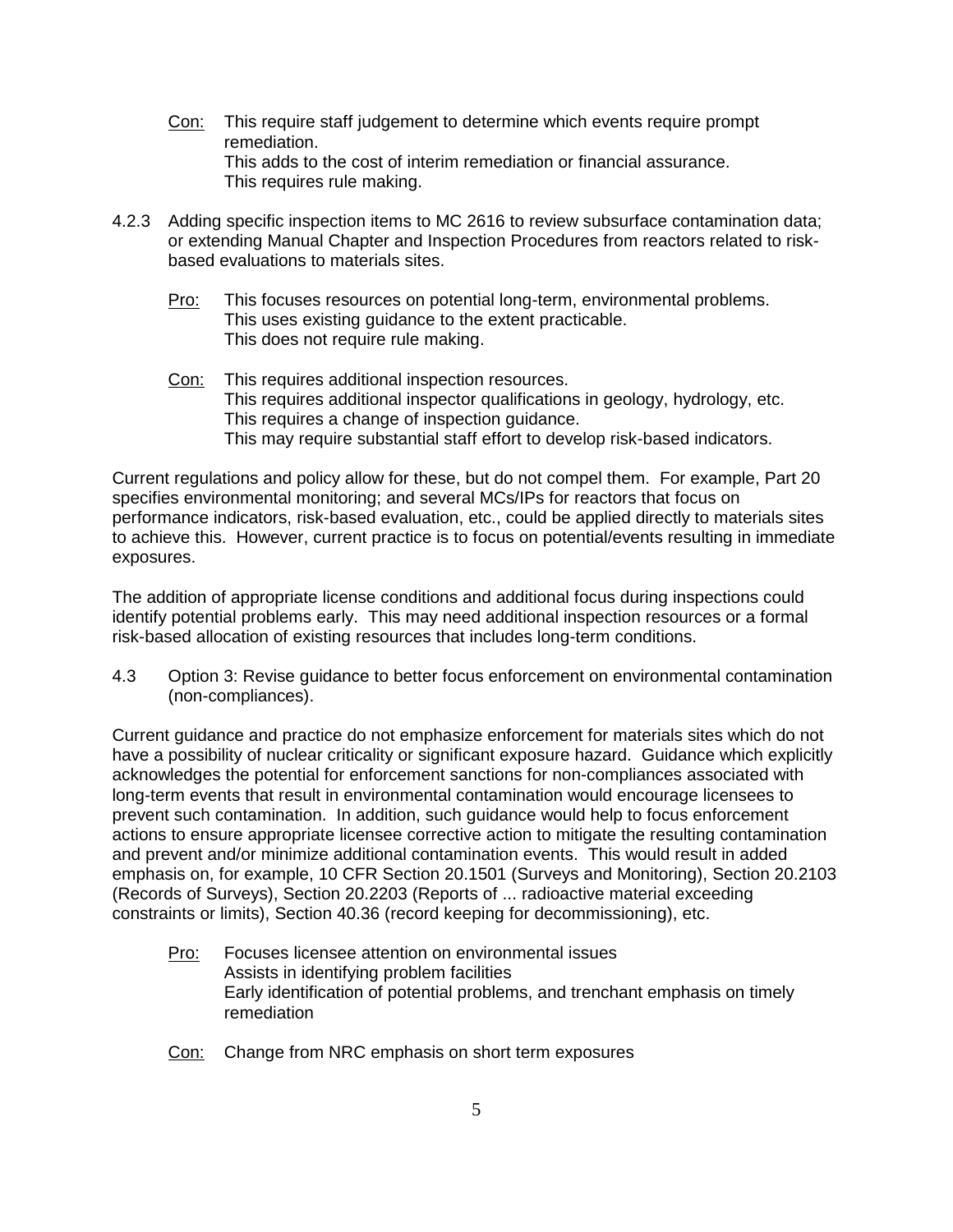### 5. RECOMMENDATIONS

The recommendations for regulatory changes are discussed below; further evaluation of cost/benefit during the rulemaking process will be needed to determine the most appropriate specific revisions that should be made.

#### Chronic Releases

8.1. Revise requirement (10 CFR 20.1406) to remove the "other than renewals" statement, so that both current licensees and new applicants are required to design and operate facilities to minimize contamination. For existing licensees, the emphasis should be on procedural changes. Physical changes to the facility should be made only when procedures fail to reduce releases. There should be a cost-risk-benefit analysis evaluating effects of potential contamination. For example, contamination that impacts groundwater could migrate through large volumes of the subsurface, and potentially beyond the site boundary. This would result in a large cost to remediate, that could be avoided by an investment in prevention. Implement in a rulemaking, revised guidance, and a RIS.

8.2. Increase emphasis on the potential for enforcement sanctions for non-compliances with the requirements related to surveys and monitoring, records of operational and environmental releases, reporting, etc. (i.e., 10 CFR Sections 20.1500, 20.2100, 20.2200, and 40.36). Take enforcement actions, as appropriate, to better focus licensee response to environmental contamination problems resulting from such noncompliances. Implement in revised enforcement guidance and a RIS.

### Reporting Deficiencies

8.3. Develop a risk-informed approach that includes requiring definition of sites with "high risk" of subsurface contamination as those with large volumes of long-lived radionuclides, large throughput, or liquid processes. Implement in a rulemaking, revised guidance, and a RIS.

8.4. Implement the risk-informed approach (Recommendation 8.3) to require specific monitoring and reporting programs including subsurface characterization, monitoring, and reporting under two conditions:

1) For sites with "high risk", at license application or renewal, a minimum plan to define and monitor the subsurface (e.g., three to five wells to identify geologic and hydrologic characteristics of the site), and an annual report of the concentrations of contaminants of concern;

2) For all sites, on experiencing events(s) that contaminate the subsurface, an expanded monitoring and reporting program that adds wells to fully characterize the extent and migration of resultant plume(s), and more frequent monitoring and reporting, approximately quarterly. This would be done in conjunction with financial assurance requirements. Implement in a rulemaking, revised guidance, and RIS.